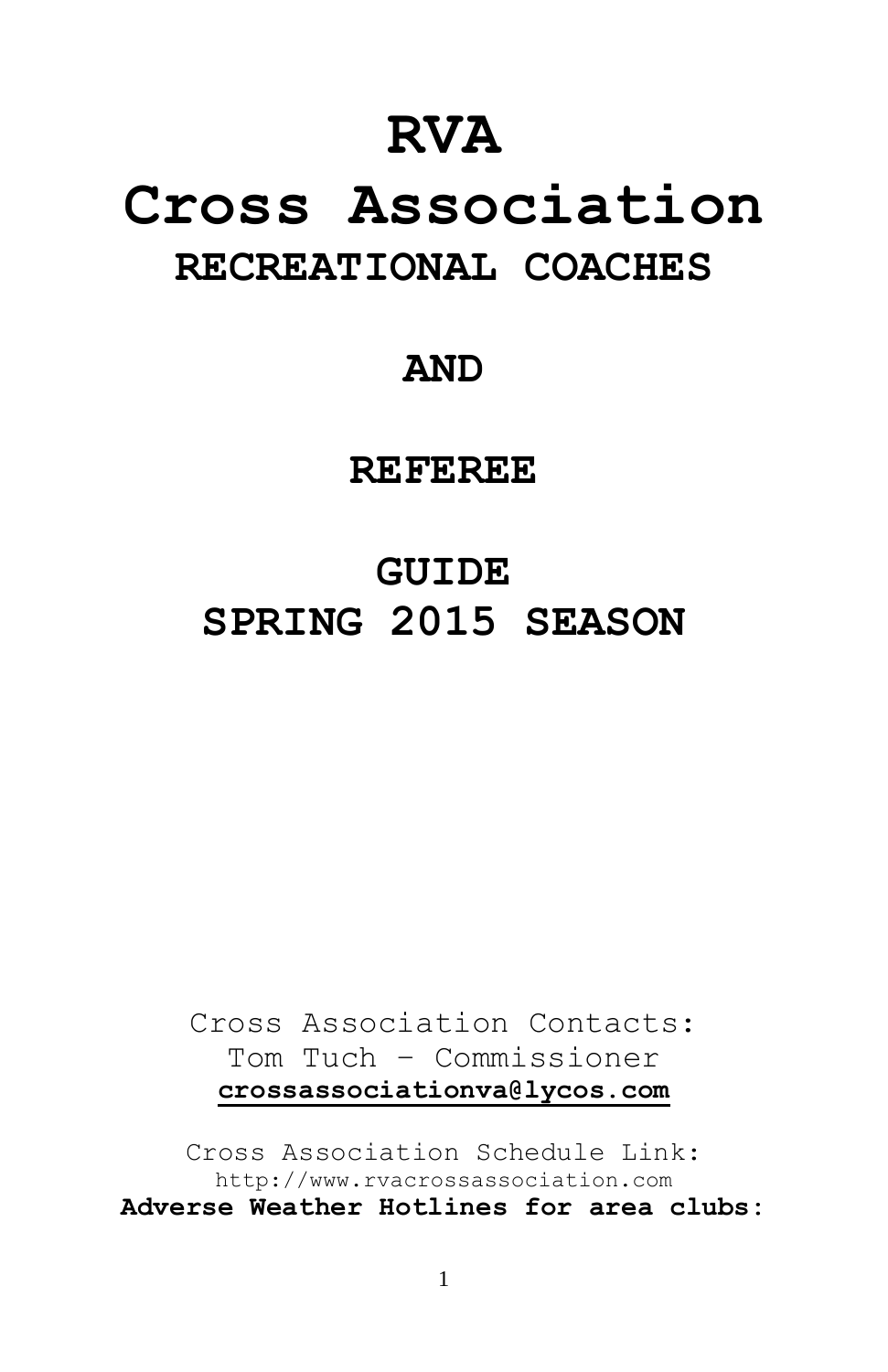**Allied Soccer**

**Amelia FC**

**Chesterfield United 271-2714 [recreation@chesterfieldunited.com](mailto:recreation@chesterfieldunited.com) [jmendez@chesterfieldunited.com](mailto:jmendez@chesterfieldunited.com) FC Richmond 823-9191 ext. 3 [billphillips@fcrichmond.com](mailto:billphillips@fcrichmond.com) Goochland 556-2900 [president@gusasoccer.com](mailto:president@gusasoccer.com) Richmond Kickers 744-8505, [aneal@richmondkickers.com](mailto:aneal@richmondkickers.com) Option #2 Rockville [fjioz@yahoo.com](mailto:fjioz@yahoo.com) Powhatan 304-3498 [crossassociationcoordinator@powhatansoccer.org](mailto:crossassociationcoordinator@powhatansoccer.org)**

**Central VA Soccer Referee Association Beth Hatchel [Cvsra.assignor@gmail.com](mailto:Cvsra.assignor@gmail.com)**

**MidAtlantic Soccer Referee Services Daniel Elliott [richmondref@gmail.com](mailto:richmondref@gmail.com) Potomac Sports Officials Association Patrick Simmons [phsimmons@gmail.com](mailto:phsimmons@gmail.com)**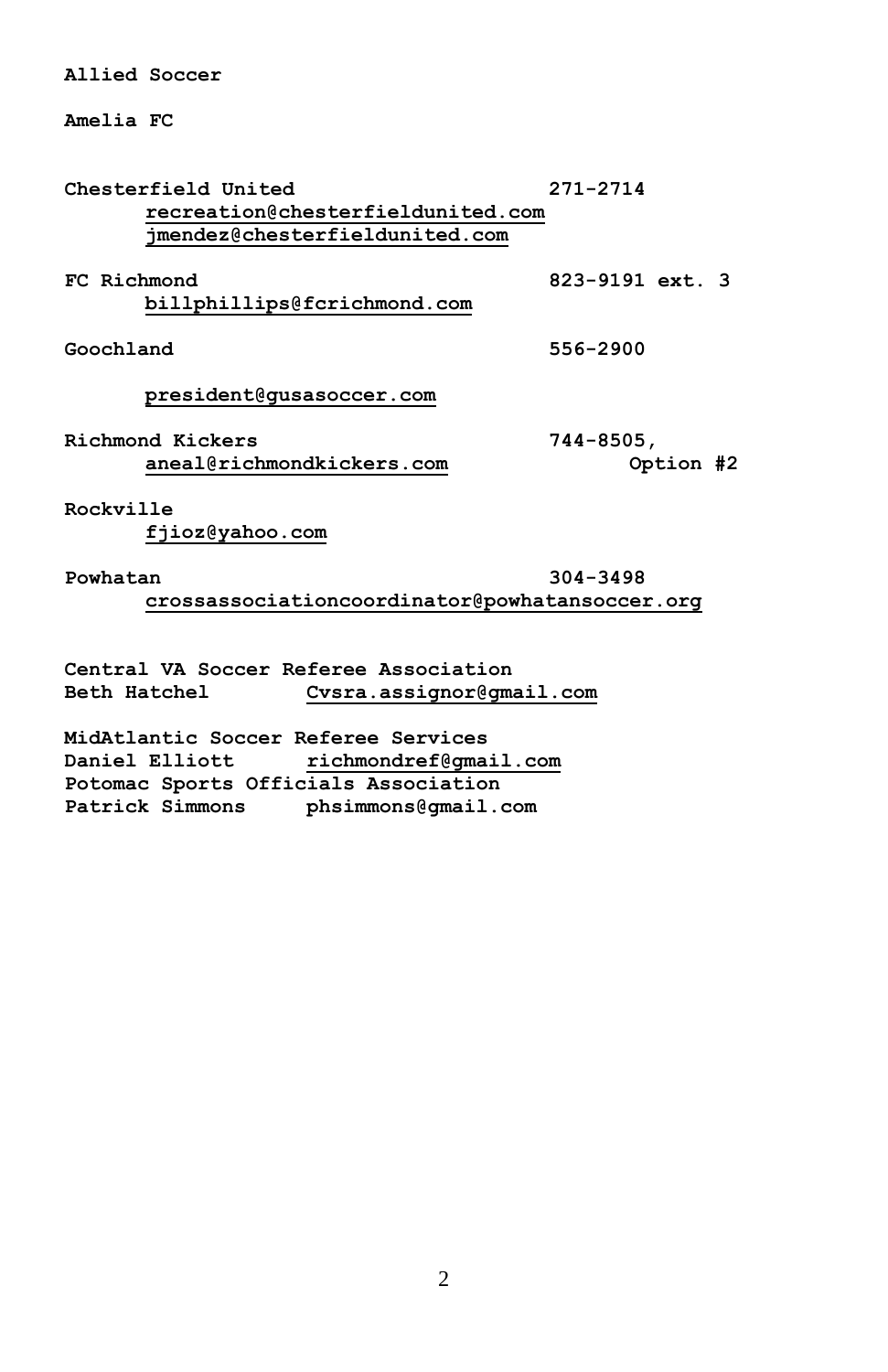#### Code of Conduct for Coaches

- 1. **An adult serving as a Coach must be on the player side of the field throughout the entire game for all games.**
- 2. **All coaches should carry with them an up to date roster to confirm eligible players (this is especially important at the older age levels– U14 – U19).**
- 3. Coaches must set an example of good sportsmanship, fair play and ethical behavior at **ALL TIMES**. Offensive or inappropriate language or behavior will not be tolerated during practices or games. Coaches must show courtesy and respect to their players, opponents, parents, spectators, referees and each other. **Coaches must treat all of their players fairly and favoritism toward any player must be avoided.**
- 4. Coaches shall not threaten or attempt to intimidate any player, spectator or referee and shall not permit their players to threaten or attempt to intimidate another player, spectator or referee. Coaches shall not make derogatory or critical comments about opposing players, coaches or spectators and shall discourage their players and parents from making such remarks.
- 5. **Coaches are directly responsible for the behavior of the parents and spectators of their team on and off the field at ALL locations.** Additional

responsibilities include:

- a. Parents and players are familiar with the rules of the game and that all matches are played within the limits of those rules
- b. Parents and spectators do not enter the field of play during games without authorization from the referee or coach. Entering the field of play without authorization may result in the person being removed from the field and quarantined to the parking lot.
- c. Parents and players do not use unsporting, offensive or inappropriate language or behavior during practices or games.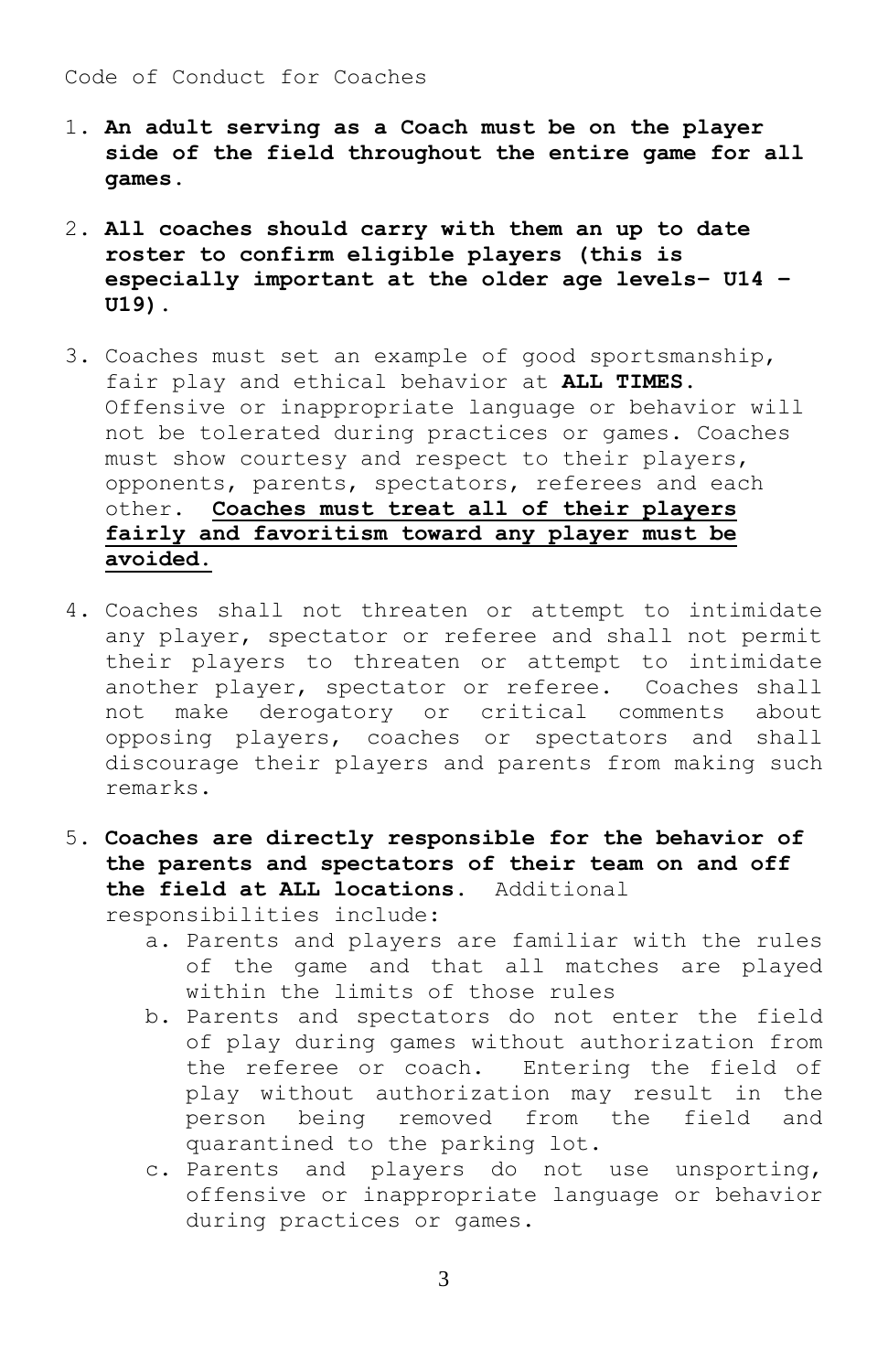- 6. Coaches must look out for the safety of their players at all times and bring to the attention of the referee any situations that could jeopardize the safety of their players. They also must be alert to potentially dangerous situations arising because of actions by their own players. Coaches should not hesitate to substitute a player whose actions could lead to injuries or altercations among players.
- **7. The use of alcohol is strictly prohibited at all practices and games at all locations. This includes county facilities as well as privately owned fields.**
- **8. The use of tobacco and tobacco products (including "E" vapor products is prohibited during practices and games. Parents should be reminded to refrain from smoking.**

**Violations shall be reported to the Cross Association Commissioner in writing within 72 hours of any incident for investigation and recommendation of appropriate action.**

#### **Additional Notes:**

**1. No more than one Head Coach and one Assistant Coach from each team will be allowed on the same side as the players. All other coaches/spectators should be on the opposite side of the playing field. NO EXCEPTIONS.**

**Head Coaches: please do not allow additional Assistant Coaches to coach from the parent sideline or from behind the goal area. The other parents don't appreciate it, it is very distracting for the players and other teams and doesn't help the children with everyone yelling coaching directions at them. No one should be standing behind the goal or taking photographs or coaching from behind the goal.**

**2. If on any given game day, either or both teams are short of players, both teams should share players so that those players that are present are able to play the game as scheduled. No players from any other team should be used as a guest player.** 

4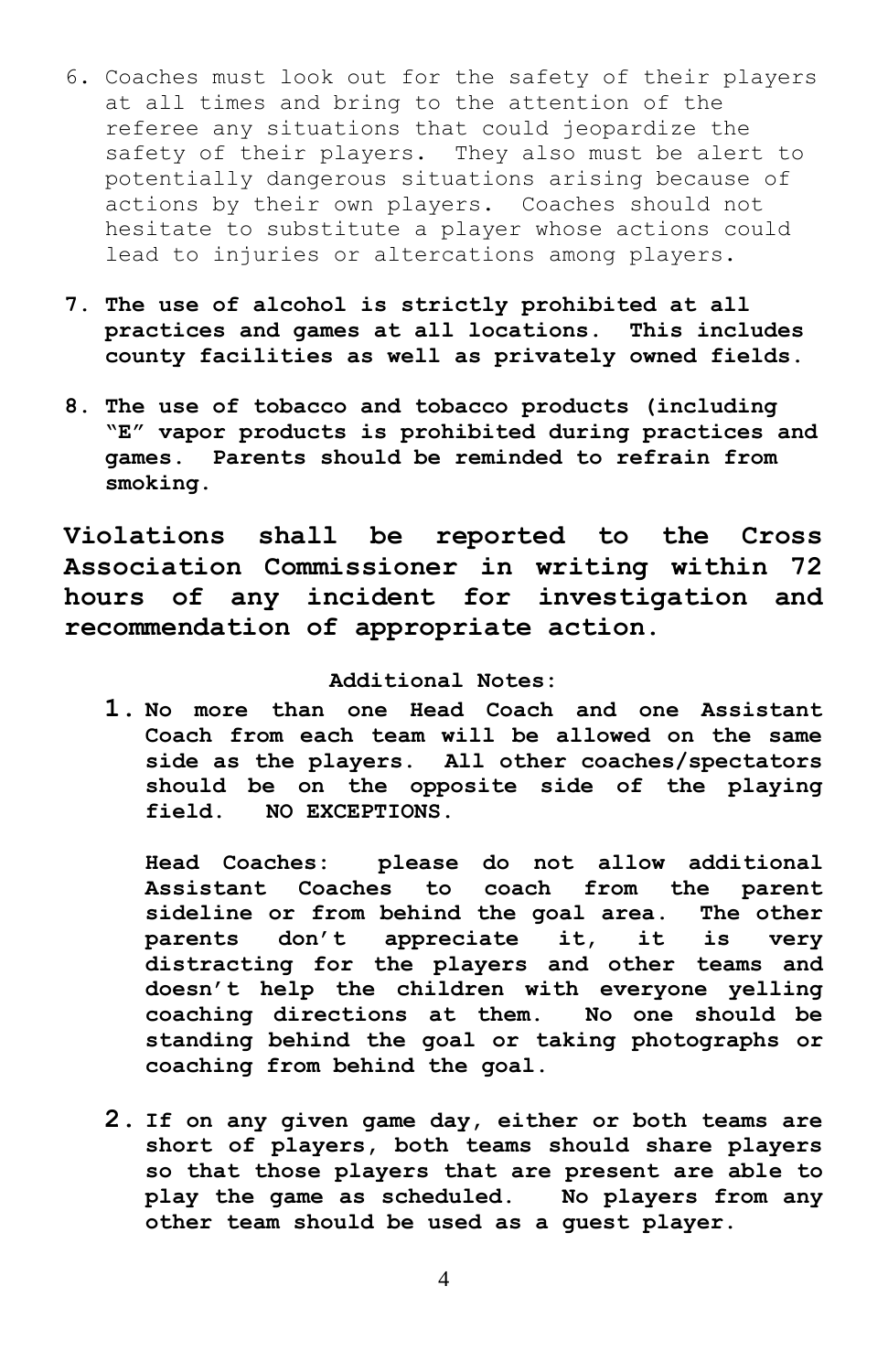- **3. Abuse of referees WILL NOT be tolerated.**
- **4. No player is allowed to be rostered to more than 1 league roster during any given season. The only exception is playing for your school league. Current rostered travel players cannot play for a recreational team under any circumstances and cannot play as guest players in any game.**

#### **GENERAL NOTE:**

**All recreational teams are required to wear their league issued uniforms at ALL games. No alternate socks or jerseys are permitted, even when playing at alternate locations. All uniforms must have numbers on the backs of the jerseys. If duplicate numbers on any given team on game day are present, please use duct tape to alter the number so that referees can determine the identity of each player.**

**YOUR TIME AND EFFORTS ARE MAKING A DIFFERENCE!**

### **US Soccer Recreational Rules Summary of the Laws of the Game as modified for Richmond Cross Association and In House Recreational \*\*Please note that the following guidelines follow US Youth Soccer Recommendations\*\***

#### **LAW I THE FIELD**

U10 40-50 X 60-75 yards (7x21 goals) U12 50-60 X 75-90 yards (7x21 goals) U14-U19 Coed/Girls50-65 X 100-115yards(8x24 goals)

#### **These follow US Youth Soccer recommended guidelines.**

The team/coach area for each team will run from the halfway line toward the penalty area line (18 yard line) perpendicular**.**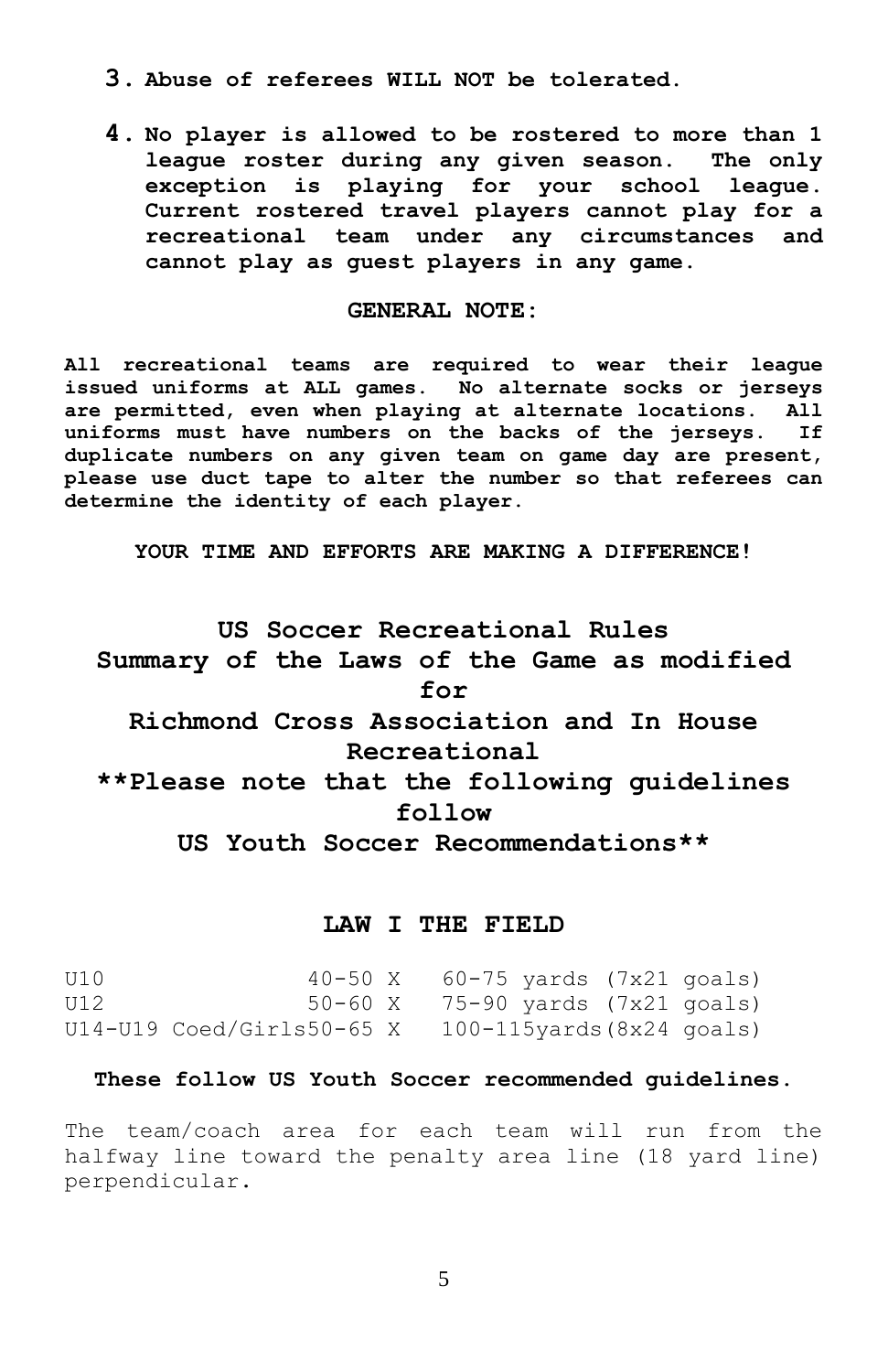**No more than one Head coach and one Assistant coach from each team will be allowed on the same side as the players. All other coaches/spectators/parents should be on the opposite side of the playing field.** 

**\*\*The entire end line on both sides will be free of spectators, players, parents, coaches and assistant coaches**.

All Age Groups: Players, Coaches, and Assistant Coaches from both teams will occupy the same side of the playing field with parents and spectators occupying the opposite side of the playing field.

#### **LAW II THE BALL**

| $U10-U12$ | Size 4 |  |
|-----------|--------|--|
| U13-U19   | Size 5 |  |

#### **LAW III NUMBER OF PLAYERS ON FIELD**

(Forfeiture, Substitutions)

| Age Groups  |         | # of players<br>on field | Forfeiture of match<br>if fewer than |
|-------------|---------|--------------------------|--------------------------------------|
| U10         | $\star$ |                          | $6-7$ 6 players (w/qoalkeeper)       |
| III2        | $\star$ | 8                        | 7 players                            |
| $U14 - U19$ | $\star$ | 11                       | 7 players                            |

\*\* Substitute quickly when the ball goes out of bounds. Substitute only at stoppages and with permission of the referee.

\*Unlimited substitutions – At the discretion of and with the permission of the referee, a coach may substitute for any player when: there is a throw-in to be taken by the team having possession of the ball (note: U10 - U12 if the possessing team has subs, the opponent may sub simultaneously); there is goal-kick to be taken by either team; a goal has been scored by either team; for an injured player (opposing team may substitute the same number of players); for a cautioned player (yellow card) with the opposing team allowed to substitute the same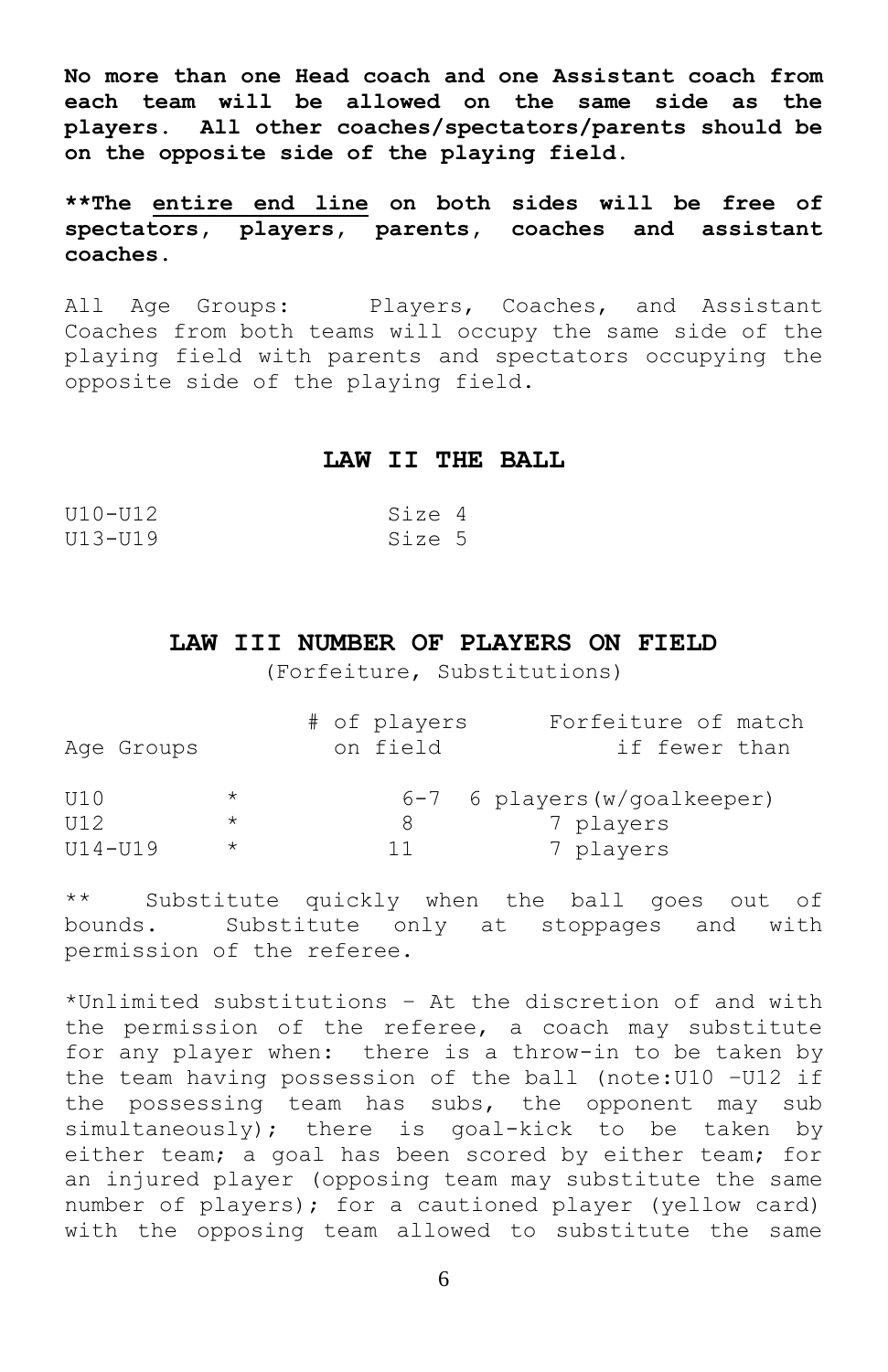number of players. Referee must be notified specifically if the substitution involves the goalkeeper

#### **LAW IV EQUIPMENT**

- **League issued jerseys, shorts & socks issued by each league must be worn at all games. League issued uniforms should be worn at any tournaments that the team also attends whether they are hosted by the home league or not and when using the league name and when cards and a tournament roster have to be requested from the home League. Indoor leagues are the exception. However, if the home league name is used in your team name, league uniforms should be worn.** - **From Amy: I don't understand the above sentence. Do we need this to be so complicated? We don't have any cross association tournaments, we just follow the rules of the tournament we enter.**
- Goalkeeper must wear different color from all other players and referees.
- Shin quards must be worn under socks at all games and practices. They must be completely covered by socks.
- Shoes must be sneaker or soccer cleats; no football, baseball, softball or metal cleats.
- Pierced earrings must be removed; **taping over earrings is NOT permitted, earrings must be removed.**
- Any jewelry of any kind is not allowed. Medical alert jewelry is to be allowed so long as it is taped securely to the player. Any religious jewelry is allowed so long as noted to the referee and secured in a safe manner to the referee's satisfaction.
- No wire-rimmed glasses are allowed; plastic frames are acceptable even if they have a wire "within" the plastic - a strap should be worn to secure glasses.
- Anything judged not dangerous by the referee will be allowed.
- Hard casts are allowed as long as they are covered sufficiently to prevent damage to the player or other players. Covering casts with foam or other substances is allowed (such as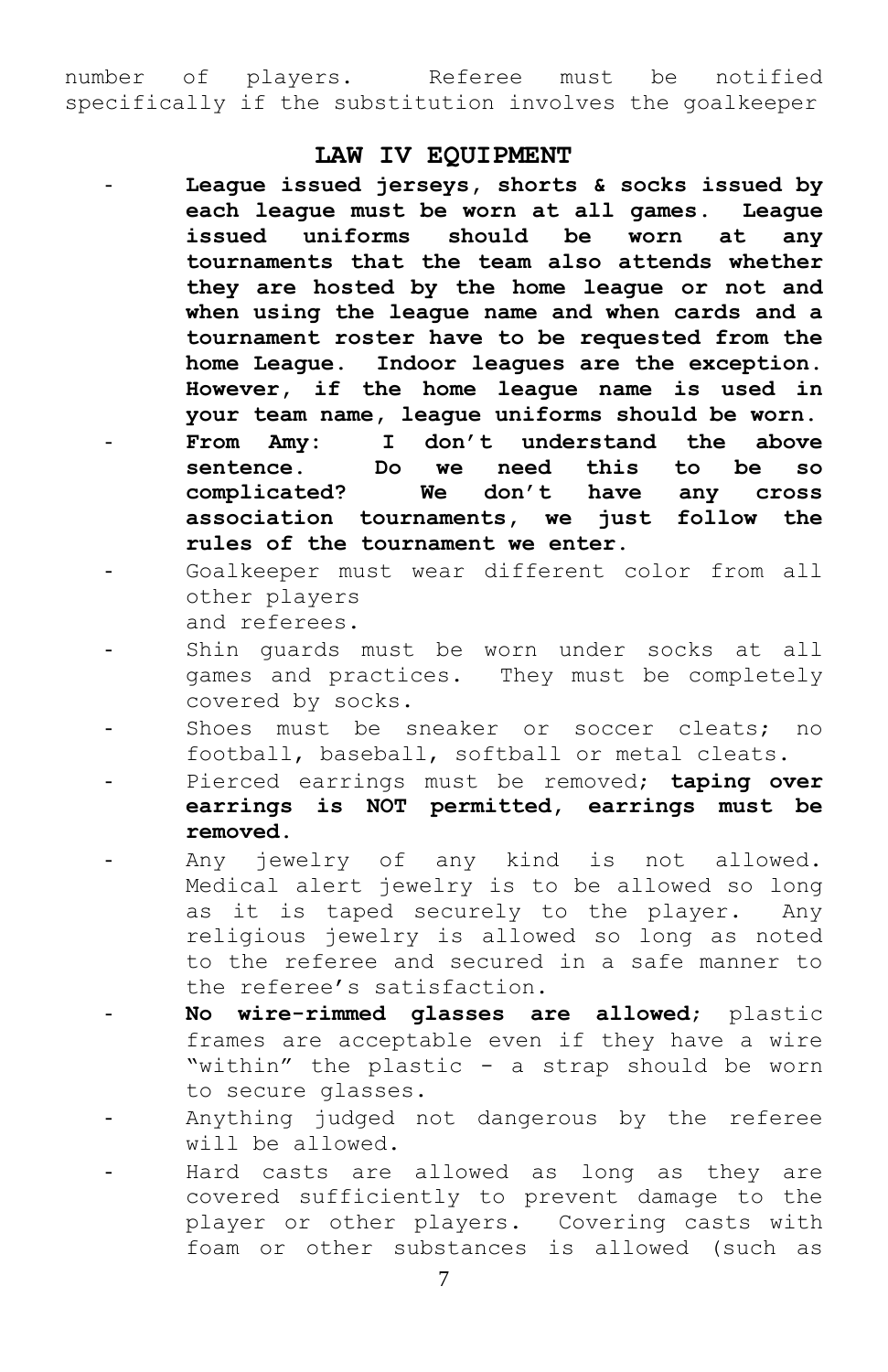bubble wrap). The referee will determine the safety of the cast and at any time during the match can send off a player deemed unsafe or playing in an unsafe manner. If a player is wearing a hard or soft cast, a Dr's note must be available for review stating the player is allowed to play with the cast.

- **Blood** – Players that are bleeding/injured should leave the field immediately and not be allowed to return until the flow of blood has ceased and any potential contamination by others is cleaned up. The wound must be sufficiently covered to prevent contamination before the player is allowed to return to the field of play.

\*See separate handout on specific policies concerning player equipment, jewelry etc. for the Central Virginia area. Each league should have available to all coaches a complete listing of items **NOT** acceptable on the pitch.

#### **LAW V THE REFEREE**

|  |  | All decisions are final. |  |  |
|--|--|--------------------------|--|--|
|--|--|--------------------------|--|--|

- Keeps official time and score.
- Controls all aspects of game.
- Protects players from natural hazards and violations of the Laws of the Game.
- Ensures that no team or player takes advantage of another.
- U10 one referee; U12-U19-3 referees.

#### **LAW VI THE ASSISTANT REFEREE**

|  | U10; no assistant referee |  |
|--|---------------------------|--|
|--|---------------------------|--|

U12-U19; two assistant referees

#### **LAW VII DURATION OF THE GAME**

(Cancellation, breaks)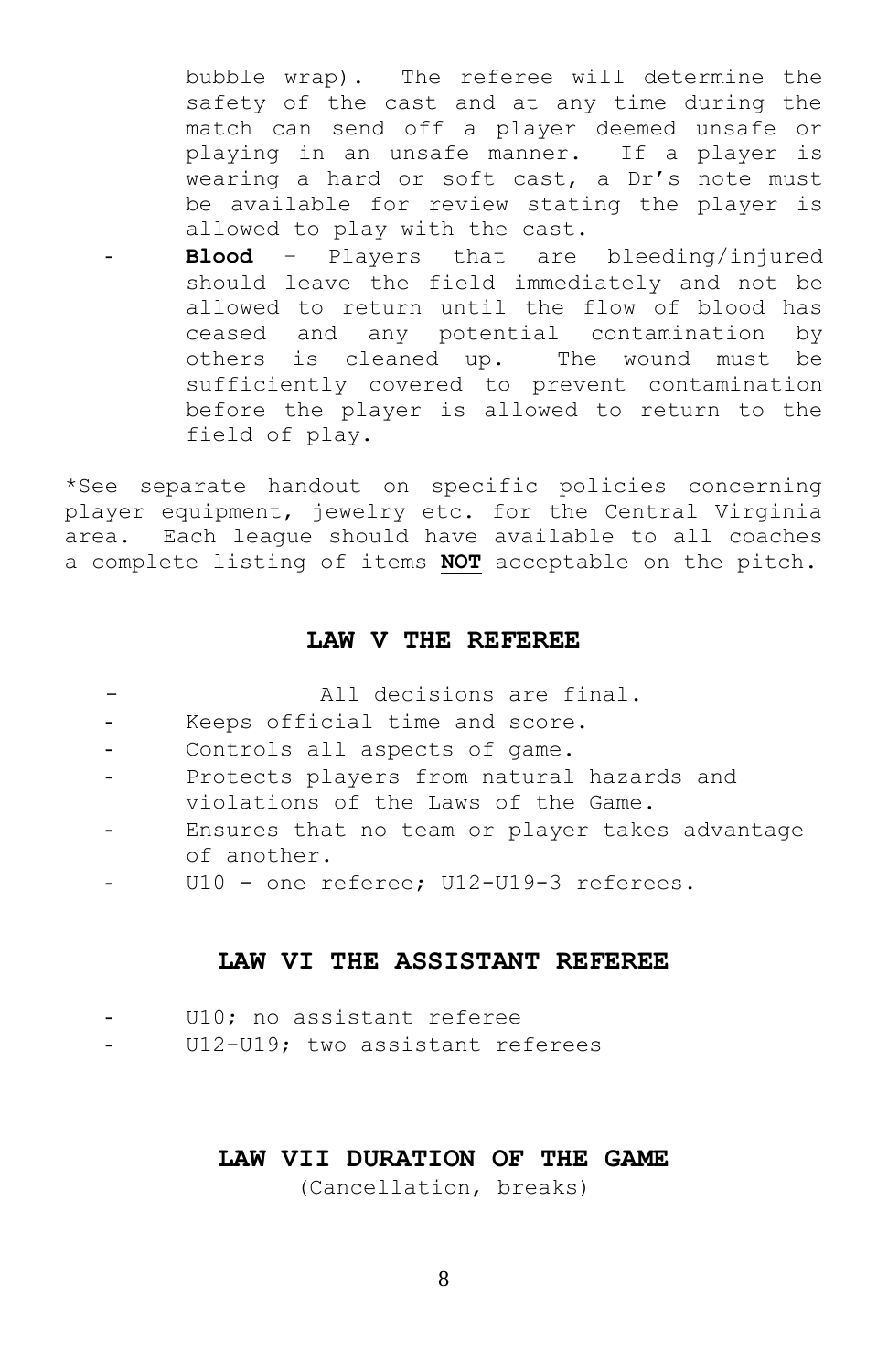| U10 | 2 twenty-five (25) minute halves |
|-----|----------------------------------|
| U12 | 2 thirty (30) minute halves      |
| U14 | 2 thirty-five (35) minute halves |
| U16 | 2 forty (40) minute halves       |
| U19 | 2 forty (40) minute halves       |

- 1. Cancellation of game due to weather or other natural disasters - since no rain dates are built into the schedule, it would be up to each individual league to decide if any makeup attempts will be made within their league.
- 2. Breaks: U10-U&19 five minute half-time; change ends at half-time

#### **LAW VIII STARTING PLAY**

- Kickoff
- Beginning each quarter (half)
- After a goal is scored
- Drop ball after

#### **LAW IX BALL OUT OF PLAY**

|  |  |  |  |  | When ball has wholly crossed touch (side) line |  |  |  |
|--|--|--|--|--|------------------------------------------------|--|--|--|
|--|--|--|--|--|------------------------------------------------|--|--|--|

- When ball has wholly crossed goal line
- When play has been stopped by the referee

#### **LAW X METHOD OF SCORING**

-A goal is scored when the whole of the ball passes over the goal line between the goal posts and under the crossbar provided 97no infringement of the laws of the game has occurred.

-The team with the greatest number of goals at the end of the match is declared the winner. -Matches ending in a tie will be complete and end tied.

#### **LAW XI OFFSIDE**

A player is in an offside position if he is: o nearer to his opponent's goal-line than the ball and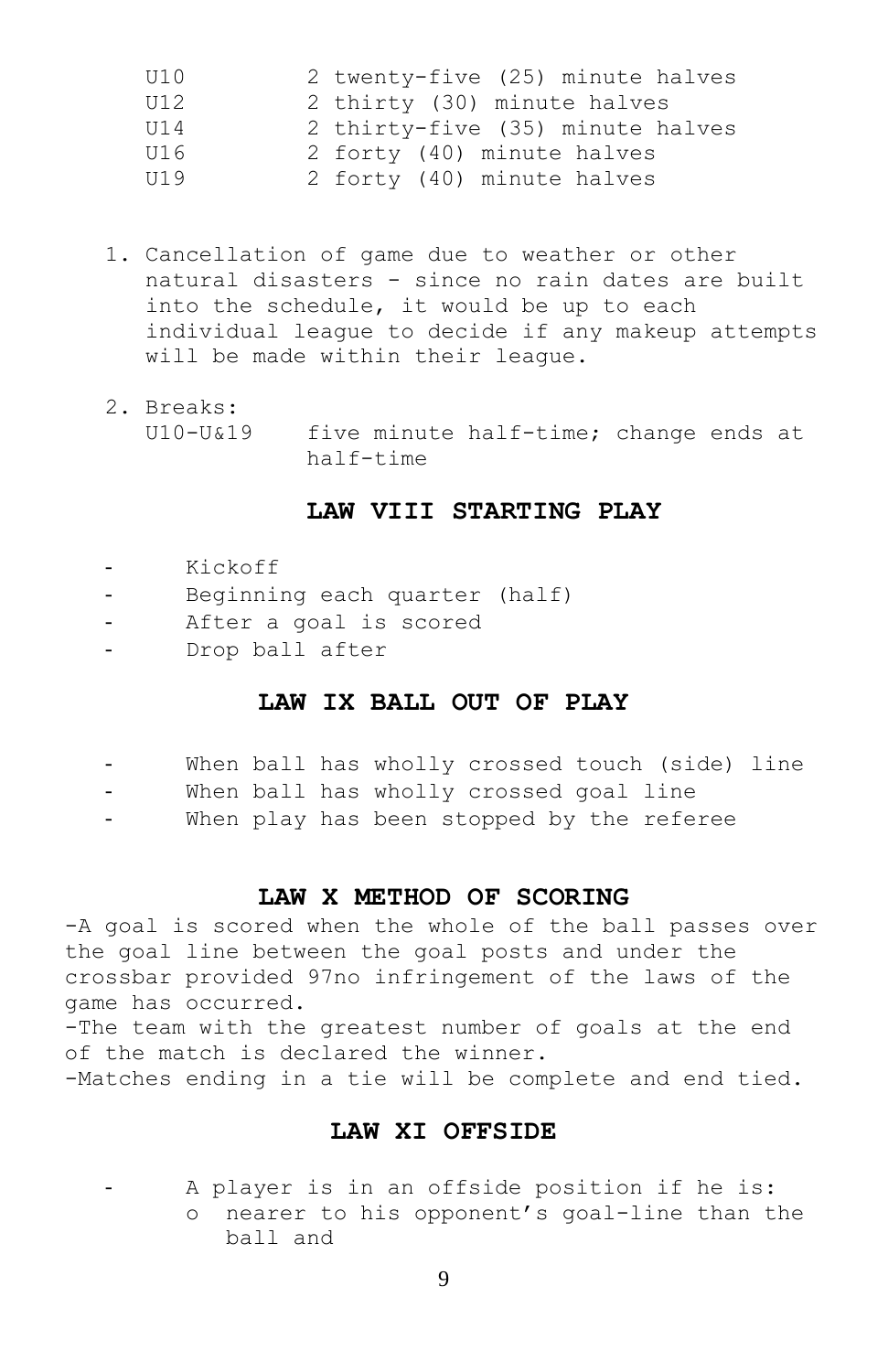- o in his opponent's half of the field, and nearer to the goal line than at least two of his opponents
- It is not an offense merely to be in an offside position.
- A player shall be penalized for being offside if, at the moment the ball is touched or is played by one of his teammates he is in an offside position and, in the opinion of the referee, involved in active play by:
	- o interfering with play, or
	- o interfering with an opponent, or
	- o gaining an advantage by being in that position

**NOTE: Where it is indicated, he refers to both genders on the Field.**

#### **LAW XII FOULS AND MISCONDUCT**

A direct free kick shall be awarded to the team opposing a player who intentionally:

- Kicks or attempts to kick an opponent
- Trips or attempts to trip an opponent
- Jumps at an opponent
- Charges an opponent
- Strikes or attempts to strike an opponent
- Spits at an opponent
- Holds an opponent
- Pushes an opponent
- Handles the ball deliberately with hand or arm except for a goalkeeper in his own penalty area.

When tackling, an opponent makes contact with the opponent before contact is made with the ball.

A penalty kick shall be awarded for any of the above fouls committed by the defending team in its own penalty area.

An indirect free kick shall be awarded to the team opposing a player who:

- Plays in a dangerous manner
- Impedes the progress of an opponent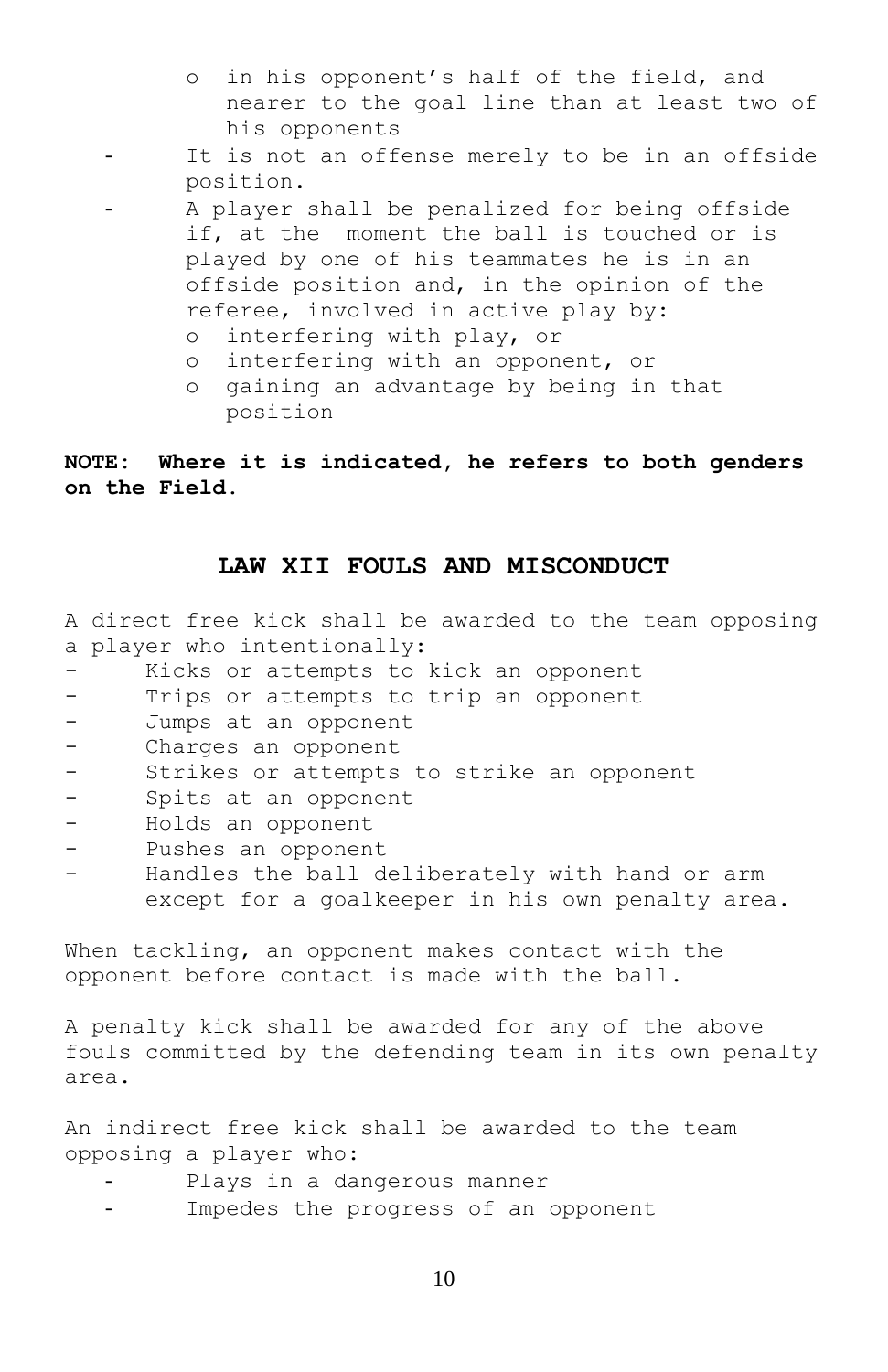- Prevents the goalkeeper from releasing the ball from his hands

If the goalkeeper in his own penalty area:

|  | Takes more than 6 seconds, while controlling     |
|--|--------------------------------------------------|
|  | the ball with his<br>hands, before               |
|  |                                                  |
|  | releasing it from his possession                 |
|  | Touches the ball again with his hands after it   |
|  | has been released from his possession and has    |
|  | not touched another player                       |
|  | Touches the ball with his hands after it has     |
|  | been deliberately kicked to him by a teammate    |
|  | Touches the ball with his hands after he has     |
|  | received it directly<br>from a throw-in          |
|  | taken by a teammate                              |
|  | Wastes time                                      |
|  |                                                  |
|  | A player shall be cautioned (yellow card) if he: |
|  | Is guilty of unsporting behavior                 |
|  | Enters or reenters the field of play without     |
|  | the referee's permission                         |
|  | Persistently infringes the Laws of the Game      |
|  | Shows dissent by word or action                  |
|  | Delays the restart of play                       |
|  | Fails to respect the required distance when      |
|  | play is restarted with a corner kick or free     |
|  | kick                                             |
|  | Deliberately leaves the field of play without    |
|  | the referee's permission                         |
|  | A player shall be sent off (red card) if he:     |
|  | Is guilty of violent conduct                     |
|  | Is guilty of serious foul play                   |
|  | Uses offensive, insulting or abusive language    |
|  | Spits at an opponent or any other person         |
|  | Denies the opposing team a goal or an obvious    |
|  | goal scoring opportunity by deliberately         |
|  | handling the ball (with the exception of the     |
|  | goalkeeper in his own penalty area)              |
|  | Denies an obvious goal scoring opportunity to    |
|  | an opponent moving towards the player's goal by  |
|  | an offense punishable by a free kick or a        |
|  | penalty kick                                     |
|  | Receives a second caution (yellow card) in the   |
|  | same game                                        |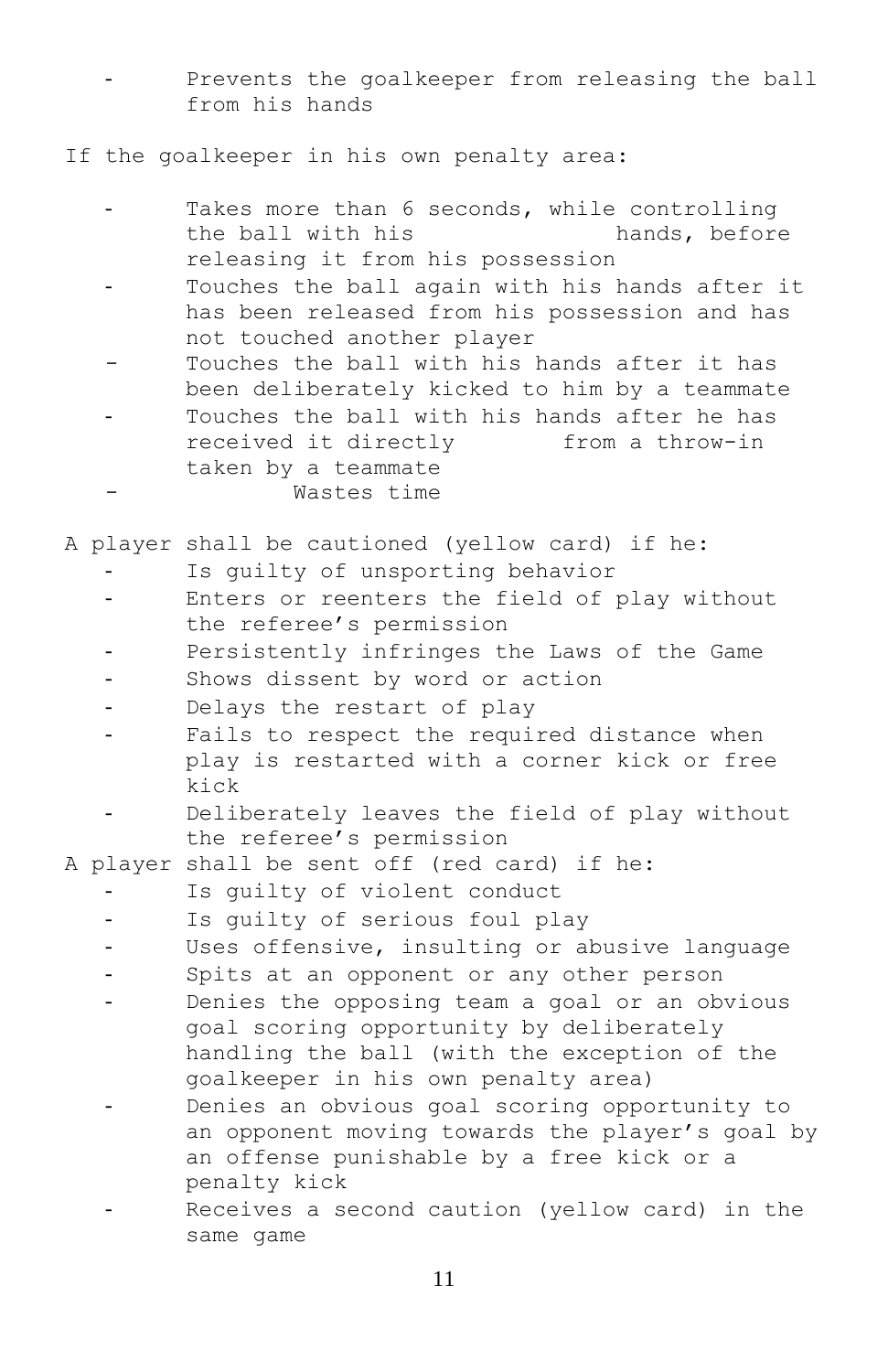**Players sent off WILL NOT be replaced. Players (or coaches) sent off WILL NOT attend the next game played AND WILL NOT be visible from the field of their team game**. **Any send offs should be reported in writing immediately to Cross Association Commissioner and/or the League by the Referee for that game and the Coach of the sent off player** *and may come under formal review by an appointed committee due to severity of infraction for any additional disciplinary action deemed appropriate.*

#### **LAW XIII FREE KICK**

Direct

- All opponents must be ten yards away from the ball
- The ball must move to be in play
- A goal may be scored directly

Indirect

- All opponents must be ten yards away from the ball
- The ball must move to be in play
- A goal may be scored only if the ball has touched another player before it crosses the goal line

#### **LAW XIV PENALTY KICK**

From within the penalty area, two-thirds (2/3) of the distance from the goal line to penalty area line, centered; this is generally 12 yards from the goal line. (10 yards for U10 & U12)

Only the goalkeeper and kicker may be in the penalty area. Goalkeeper's heels must touch the goal line and he may move laterally but not forward.

\***See note above as it applies to appropriate age groups in Law XIV.**

#### **LAW XV THROW-INS**

U10-U19 One (1) attempt – then possession change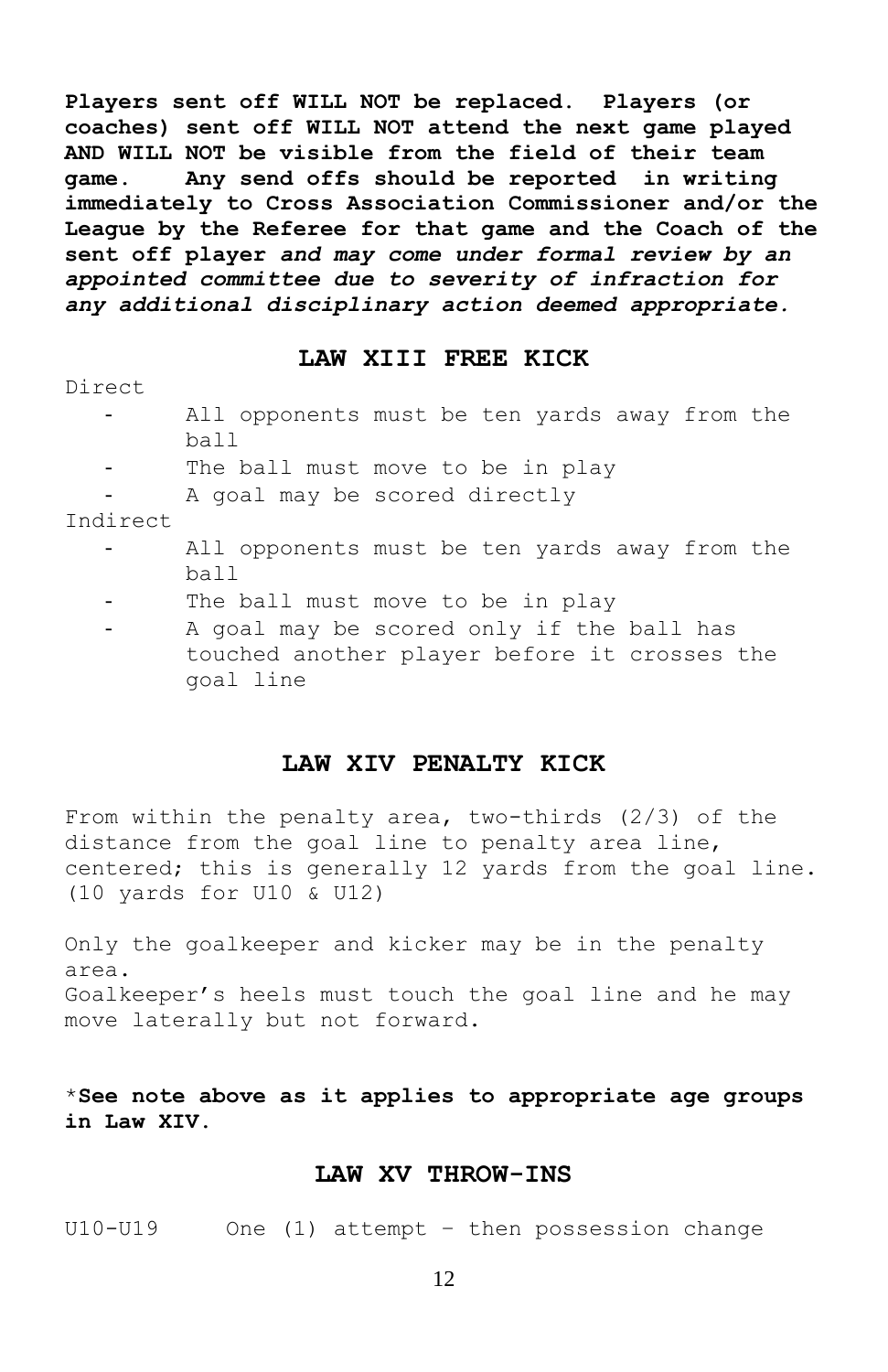At the moment of delivering the ball, the thrower: -Must face playing field; -Must have part of each foot either on the touch line or on the ground outside the touch line; -Must Throw-from behind and over the head; -Uses both hands;

#### **LAW XVI GOAL KICK**

-When offensive team propels ball over goal line outside the goal -Ball is placed anywhere in the goal area and kicked into play -Ball must clear penalty area to be in play -Opposing team may not have a player in the penalty area at the time of the goal kick. -A goal can be scored directly from a Goal Kick.

For a goal kick the ball must leave the penalty box area, (go past the 18 yard line) before it can be touched by another player on either team. You retake the kick as many times as needed until the ball goes past the 18 yard line and/or if another player on either team touches the ball before it goes out of the box.

**\*U6 and younger – no goal kicks \*U8 and older – there are goal kicks**

**\*U10 midfield rule---all opposing players must back up to the midfield line during the goal kick. We've added the following: "Once the ball has been kicked and received, the opposing team may attack the ball." This is so the opposing team doesn't sprint off the line to the ball.**

**Goal Kicks should be taken at the farthest point of the penalty area to allow the taker to gain adequate distance. Please encourage opposing players not to crowd the kicker.**

#### **LAW XVII CORNER KICK**

-When defensive team propels ball over goal line outside the goal -Ball is placed in and kicked from the arc at the corner of the field on the same side as it was played out of bounds. -All opponents must be ten (10) yards away from the ball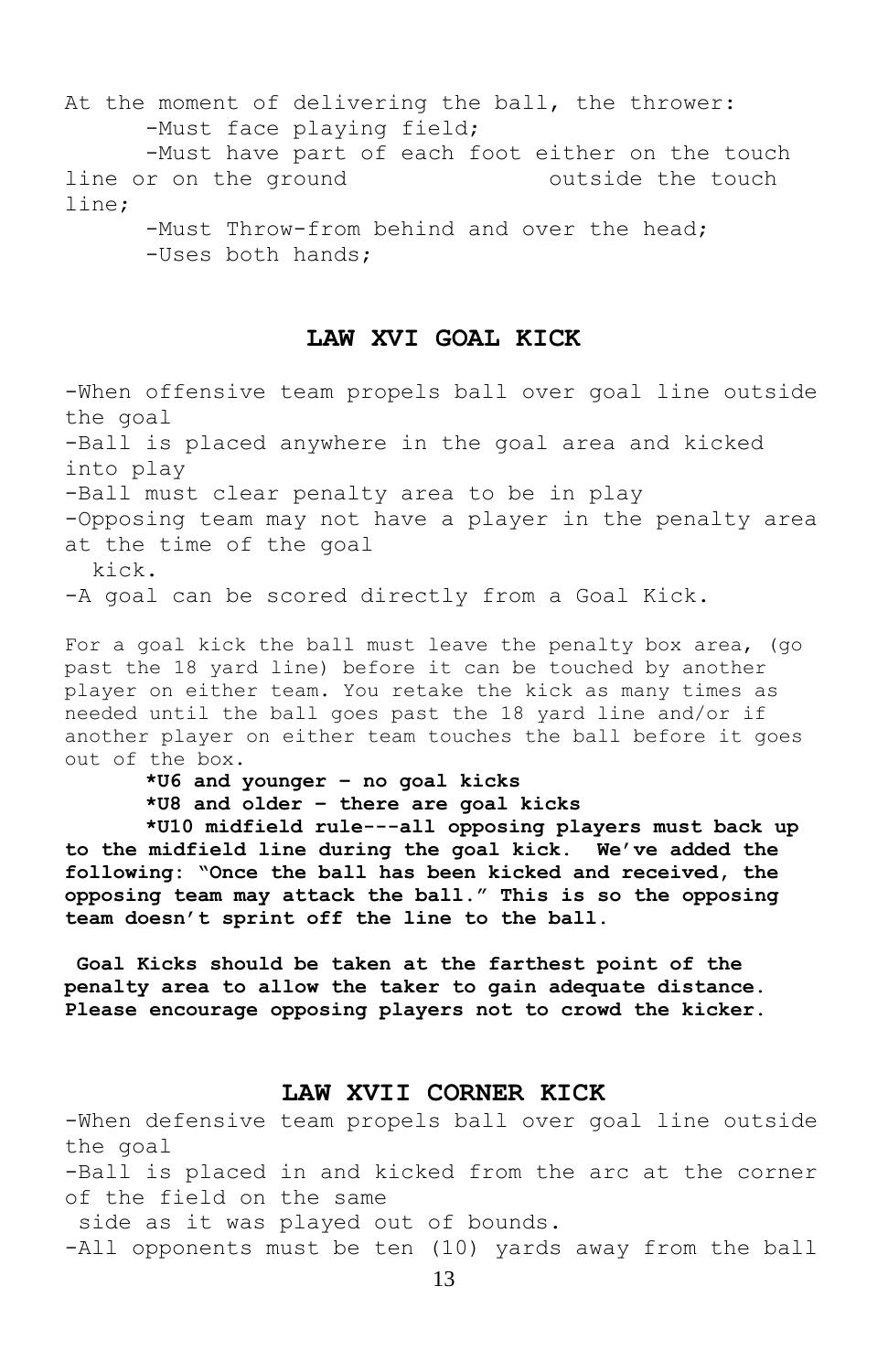-A goal may be scored directly from a Corner Kick.

#### **NOTE**

In all cases where no specific reference is made concerning any aspect of the Laws of the Game herein; current FIFA laws and rulings will apply together with current modifications of those Laws as set out by the United States Youth Soccer Association.

Revised 02/15

**Additional Notes:**

#### **Inclement Weather/Lightning Guidelines – 30/30 RULE**

#### **\*\*\*RISK is present WHENEVER lightning can be seen or thunder can be heard.\*\*\***

In the event of inclement weather during the course of a game day or practice, delay or cancellation of activities at locations may be altered by league officials and members notified. Each League will update their Adverse Weather hotline as soon as they are able to make a determination as to the safety of the players and the field conditions.

When lightning/thunderstorms have occurred, activity should be halted immediately and not restarted until at least 30 minutes has lapsed from the last lightning/thunder.

Any Subsequent thunder or lightning, reset the clock and another 30 minute count should begin.

If league officials are present, members will be notified. If league officials are not present, it is the coach's responsibility to urge everyone to get safely off the Pitch and into safe shelter immediately. Play/activity can be cancelled entirely due to continuing weather conditions.

Coaches should terminate any practice at the time of flash of lightning, sound of thunder or unsafe weather conditions.

Coaches do NOT have the ability to cancel games in advance of game day – all games must be played as scheduled. **If games are cancelled without the approval of the league or the teams scheduled do not produce enough players by game time and the game is declared forfeited, the league team forfeiting the game will be responsible for the cost of the referee expense for that game.** Letting the league know that you do not want to play does **NOT** qualify as approval from the league. The league will take into consideration all concerns. Coaches are expected to hold practices as scheduled so that in the event of weather, teams are getting in their practice time. If emergencies happen and practices are cancelled because of weather or the coaches availability, the league will be glad to work with individual coaches in finding space to make up lost practice time.

14